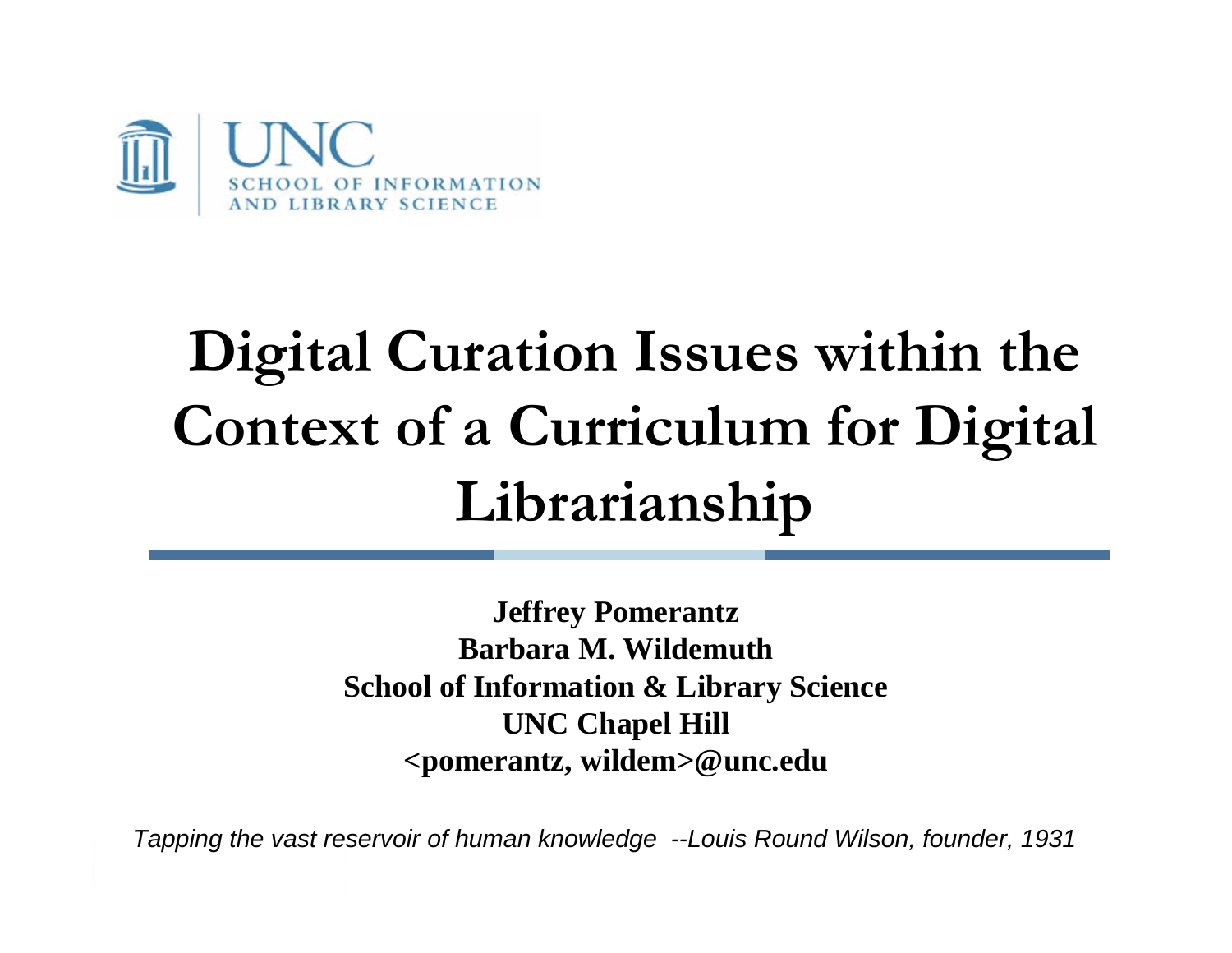### **Development & Evaluation Process**



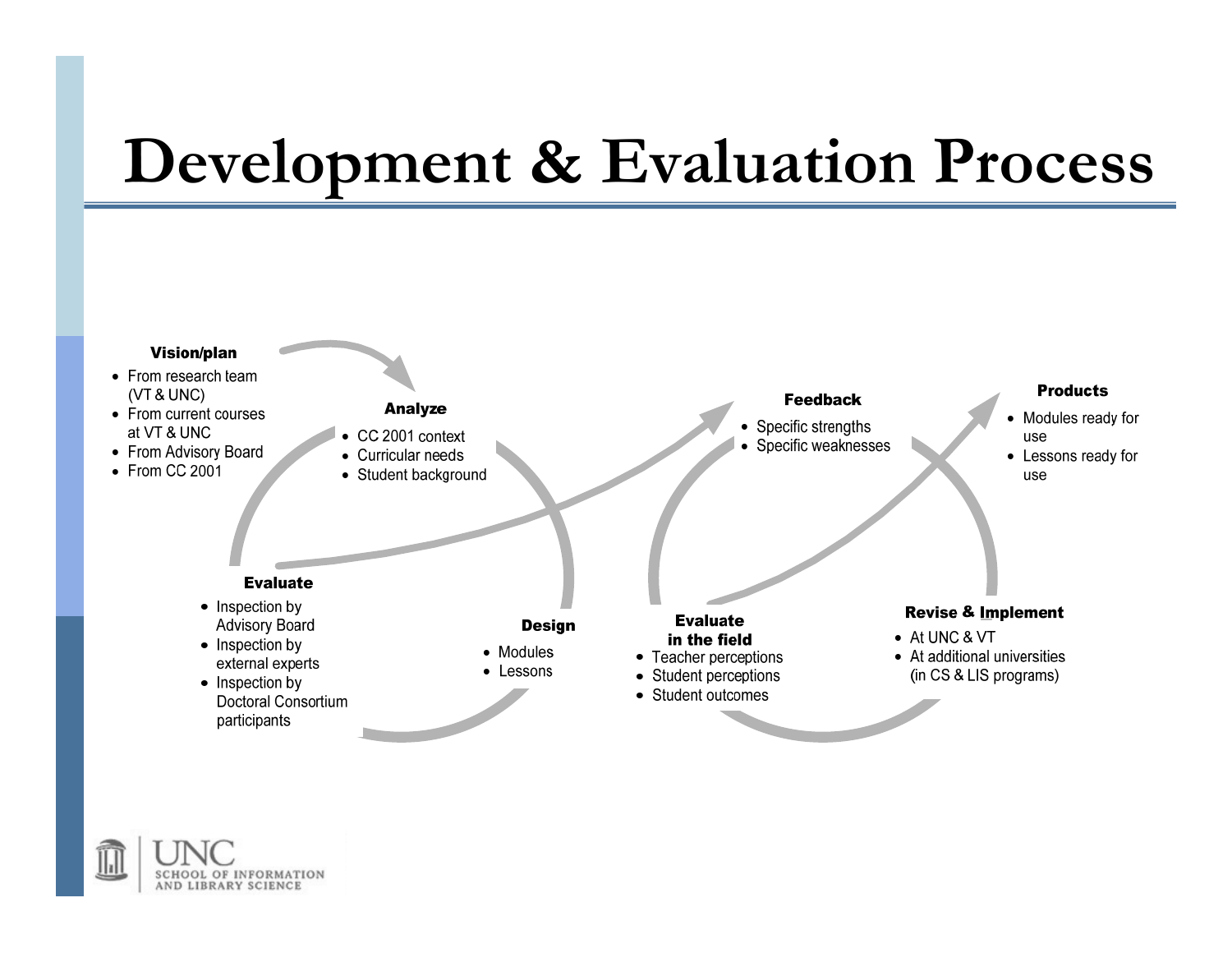# **Curriculum framework**

| $\mathbf{1}$   | Overview                            | 1-a (10-c): Conceptual frameworks,<br>theories, definitions                                                                                                              | 1-b: History of digital libraries<br>and library automation                                                                                   |
|----------------|-------------------------------------|--------------------------------------------------------------------------------------------------------------------------------------------------------------------------|-----------------------------------------------------------------------------------------------------------------------------------------------|
| $\overline{2}$ | Digital Objects                     | 2-a: Text resources<br>2-b: Multimedia                                                                                                                                   | $2-c$ (8-c): File formats,<br>transformation, migration                                                                                       |
| 3              | Collection<br>Development           | 3-a: Collection development/<br>selection policies<br>3-b: Digitization                                                                                                  | 3-c: Harvesting<br>3-d: Document and e-publishing/<br>presentation markup                                                                     |
| $\overline{4}$ | Info/Knowledge<br>Organization      | 4-a: Information architecture (e.g.,<br>hypertext, hypermedia)<br>4-b: Metadata, cataloging, metadata<br>markup, metadata harvesting<br>4-c: Ontologies, classification, | 4-d: Subject description, vocabulary<br>control, thesauri, terminologies<br>4-e: Object description and organization for<br>a specific domain |
| 5              | Architecture<br>(agents, mediators) | categorization<br>5-a: Architecture overviews/models<br>5-b: Applications<br>5-c: Identifiers, handles, DOI, PURL                                                        | 5-d: Protocols<br>5-e: Interoperability<br>5-f: Security                                                                                      |
|                |                                     |                                                                                                                                                                          |                                                                                                                                               |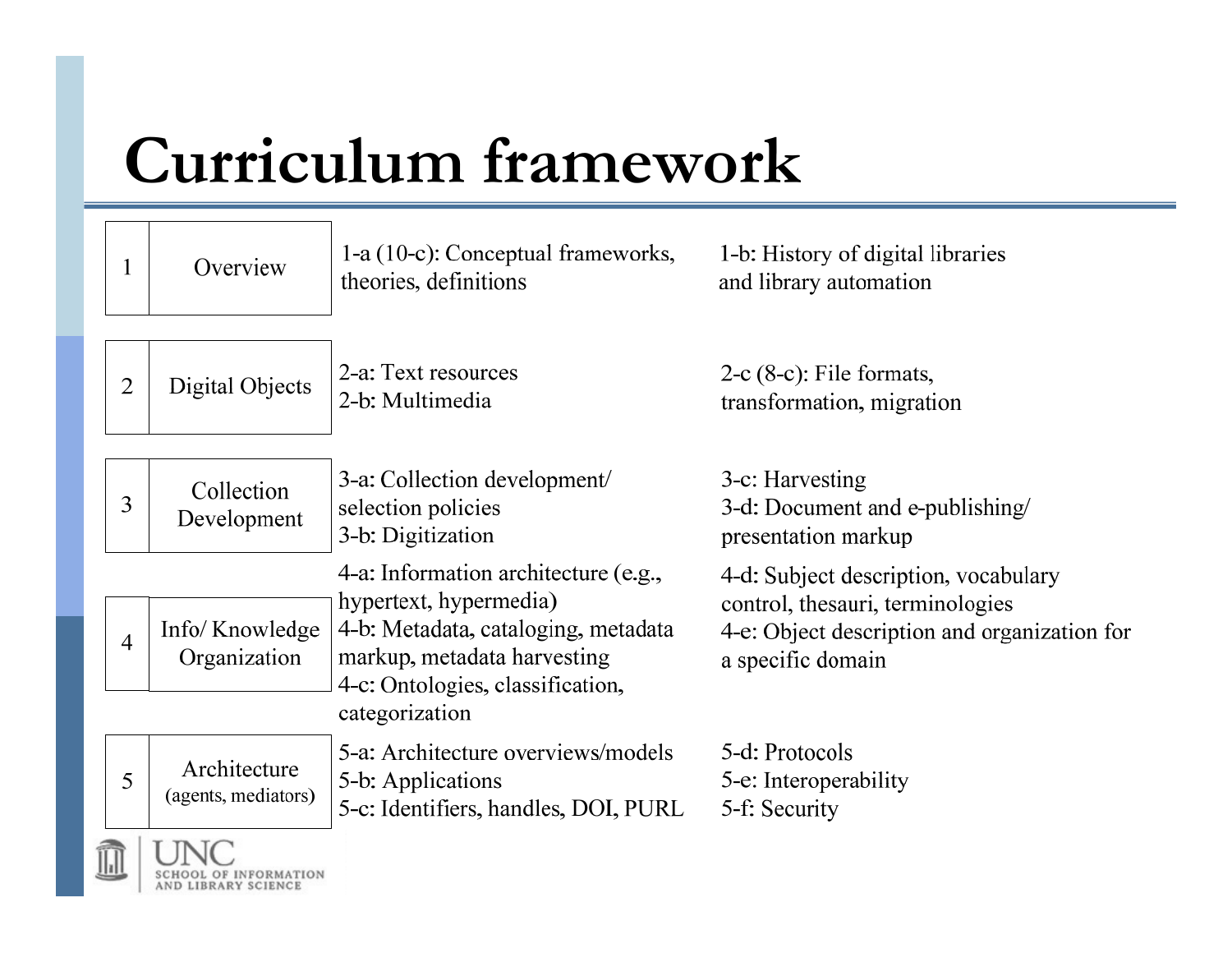# **Curriculum framework**

 $\frac{1}{2}$ 

SCHOOL OF INFORMATION AND LIBRARY SCIENCE

| 6  | User Behavior/<br><b>Interactions</b>   | 6-a: Info needs, relevance<br>6-b: Search strategy, info seeking<br>behavior, user modeling                            | 6-c: Sharing, networking, interchange<br>(e.g., social)<br>6-d: Interaction design, info                                                                |
|----|-----------------------------------------|------------------------------------------------------------------------------------------------------------------------|---------------------------------------------------------------------------------------------------------------------------------------------------------|
| 7  | <b>Services</b>                         | 7-a: Search engines, IR, indexing<br>methods<br>7-b: Reference services<br>7-c: Recommender systems                    | summarization and visualization, usability<br>assessment<br>7-d: Routing, community filtering<br>7-e: Web publishing (e.g., wiki, rss,<br>Moodle, etc.) |
| 8  | Preservation                            | 8-a: Approaches to archiving and<br>repository development                                                             | 8-b: Sustainability<br>8-c (2-c): File formats, transformation,<br>migration                                                                            |
| 9  | Management and<br>Evaluation            | 9-a: Project management<br>9-b: DL case studies<br>9-c: DL evaluation, user studies<br>9-d: Bibliometrics, Webometrics | 9-e: Legal issues (e.g., copyright)<br>9-f: Cost/economic issues<br>9-g: Social issues                                                                  |
| 10 | DL education<br>and research<br>T T T T | 10-a: Future of DLs<br>10-b: Education for digital librarians                                                          | 10-c (1-a): Conceptual framework,<br>theories, definitions<br>10-d: DL research initiatives                                                             |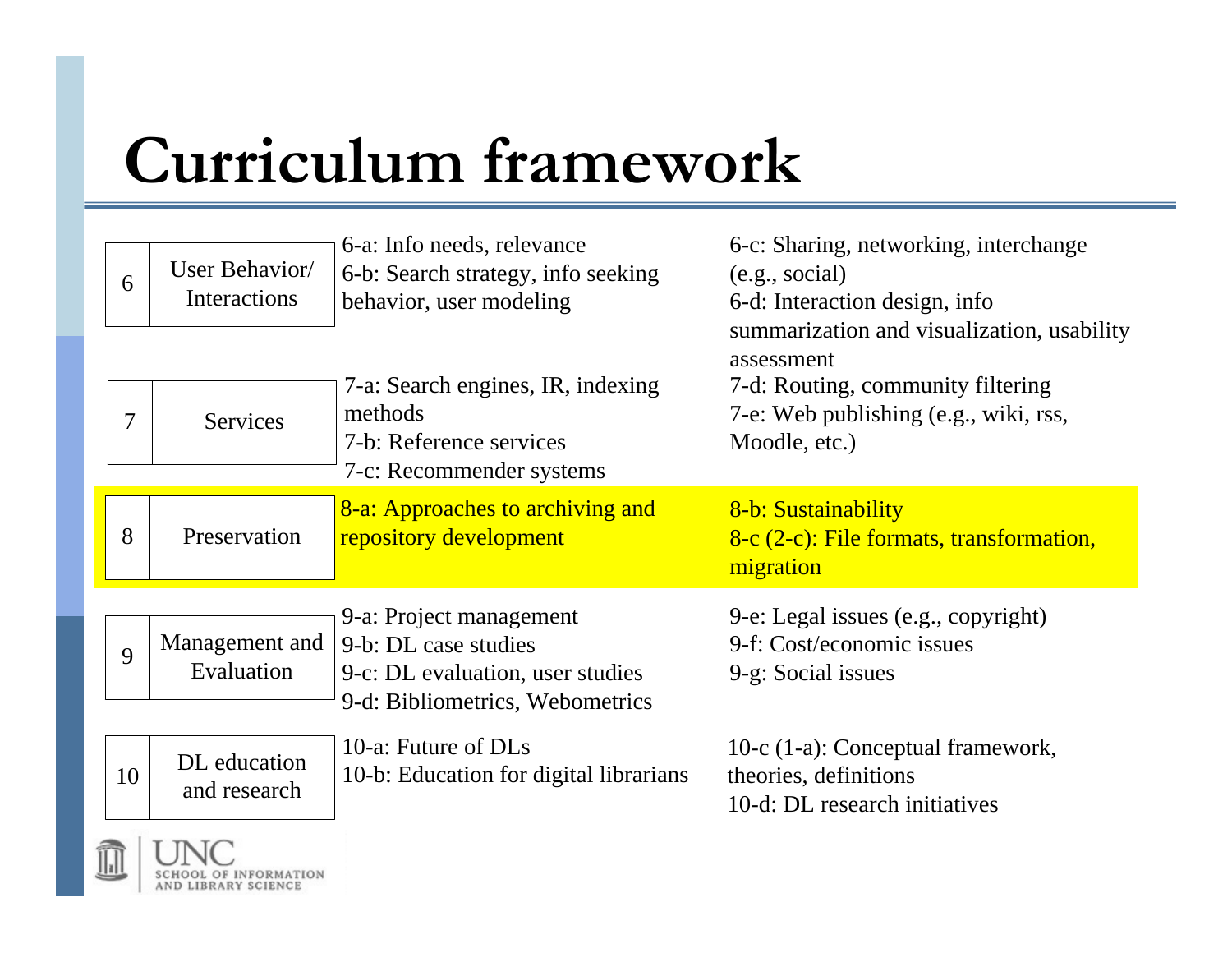# **Module Template**

- 1. Module name
- 2. Learning objectives
- 3. Level of effort required
- 4. Prerequisite knowledge required
- 5. Relationships with other modules
- 6. Introductory remedial instruction
- 7. Resources
- 8. Body of knowledge
- 9. Exercises & learning activities
- 10. Evaluation of learning outcomes
- 11. Glossary
- 12. Useful links

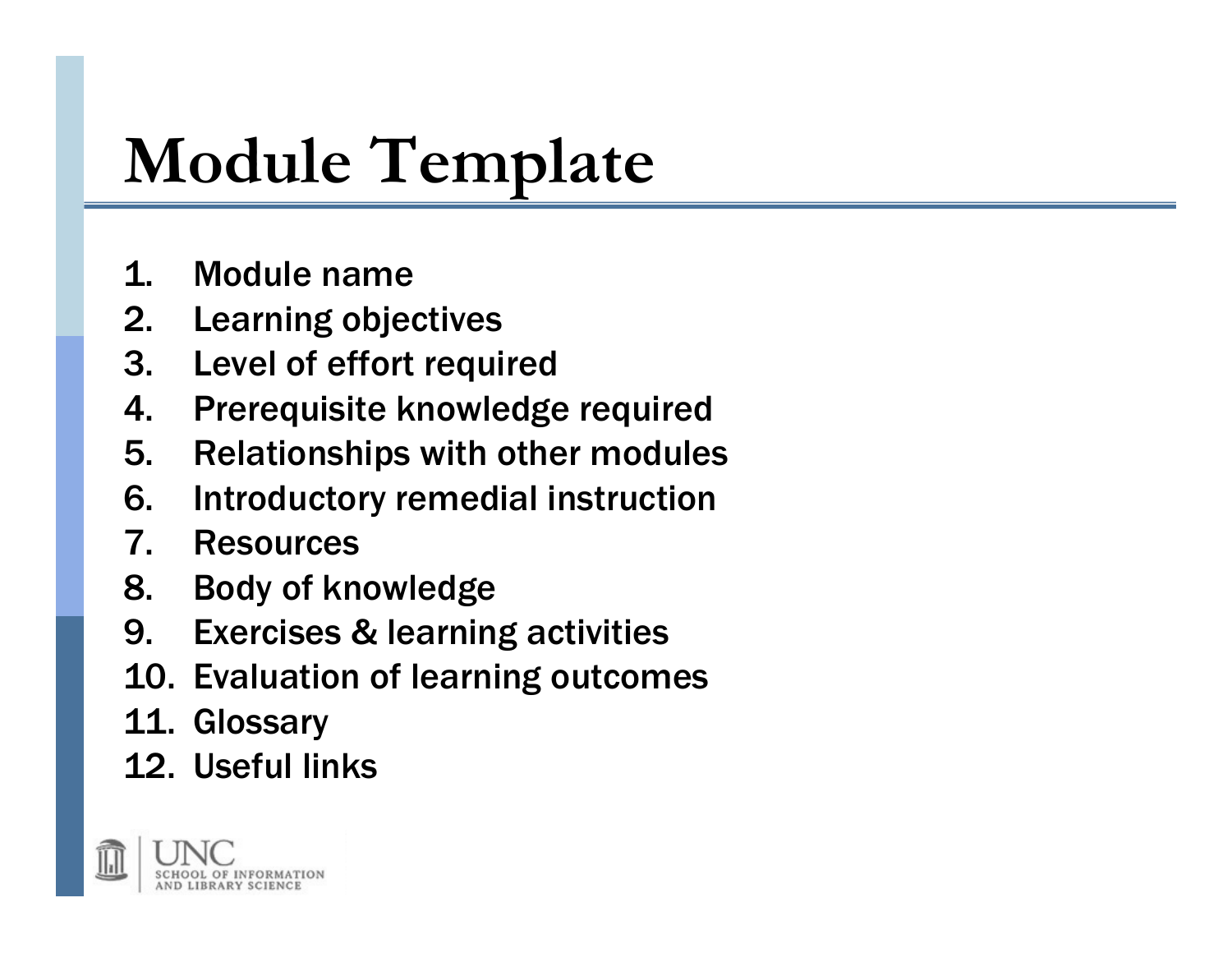# **Links with DigCCurr Matrix**

| <b>DigCCurr Matrix</b>                                                | <b>DL Module Framework</b>                                    |
|-----------------------------------------------------------------------|---------------------------------------------------------------|
| <b>Knowledge of Archival</b><br>Functions (theory and<br>methodology) | 8-a: Approaches to<br>archiving and repository<br>development |
| Sustainability                                                        | 8-b: Sustainability                                           |
| <b>Format of resource</b>                                             | 8-c: File formats,<br>transformation, migration               |
| Legal Requirements                                                    | 9-e: Legal issues (e.g.,<br>copyright)                        |